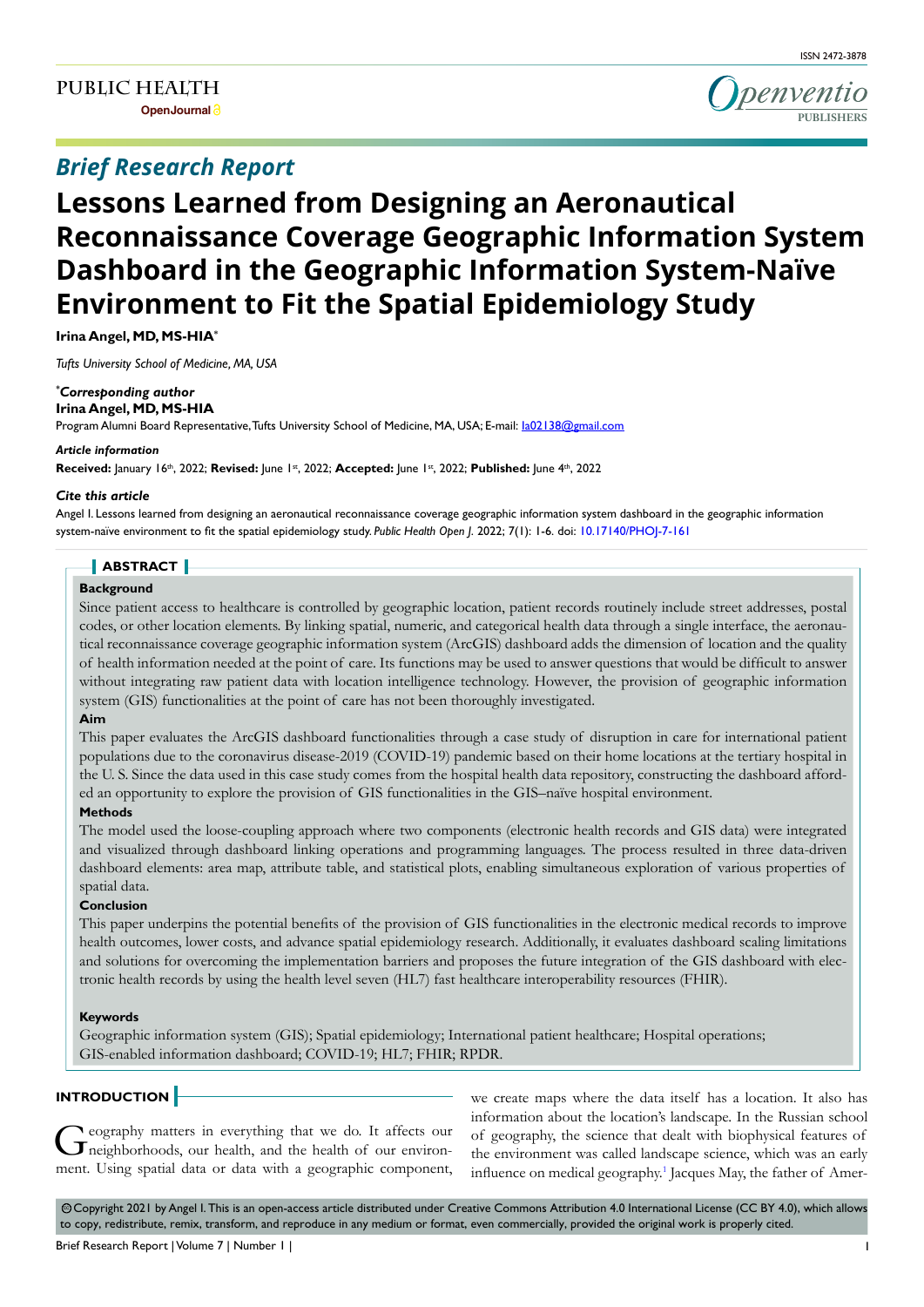## *Public Health Open J*. 2022; 7(1): 1-6. doi: [10.17140/PHOJ-7-161](http://dx.doi.org/10.17140/PHOJ-7-161)



ican medical geography, was a French-born doctor whose experiences in Indo-china at the beginning of the  $20<sup>th</sup>$  century informed much of his geographic understanding of the disease. To May, a disease is a "*multifactorial phenomenon which occurs only if factors coincide*  in space and time".<sup>2</sup> To him, medical geographies encompass geographical environments and cultural landscapes because of cultural choices such as house type, diet, and clothing could buffer or expose populations to disease.

The foundational idea of disease ecology viewing human life as a process of continual interaction between internal and external environments<sup>3</sup> can be seen as early as the  $5<sup>th</sup>$  century in the writings of Hippocrates. Maps of disease rates in different countries emerged in 1694 to characterize the spread and possible causes of outbreaks of infectious diseases such as plague and cholera.[4](#page-5-3) The use of geographic information in epidemiology was initiated by the British anesthesiologist Dr. John Snow, who linked a street water pump to cholera in Soho, London, in 1854. John Snow is widely considered the father of spatial epidemiology.<sup>5</sup>

Spatial epidemiology is the science that describes and analyzes geographically indexed health data concerning demographic, environmental, behavioral, socio-economic, genetic, and infectious risk factors.<sup>6</sup> Over the ensuing decades, spatial epidemiology grew in complexity and utility. Spatial approaches have involved increasingly sophisticated mapping, modeling, and analysis techniques. However, its scope and applications were dramatically transformed in the 1990s by introducing new geographic information systems (GIS) computing technology[.7](#page-5-6)

GIS is the tool we use to capture, store, process, analyze, and visualize spatial information. With the modernization of mapping applications, GIS expanded to health and human services. Epidemiologists, biostatisticians, and environmental health professionals were early adopters of GIS. It also gained acceptance in American healthcare as an essential marketplace tool for strategic planning and marketing beginning in the early 1990s. However, as the healthcare system came under greater pressure to slow cost increases, workforce reductions in non-essential departments, computer mapping, and demographic analysis were outsourced to large consulting firms. The deployment was almost exclusively desktop, and seldom was GIS part of an enterprise approach to informa-tion technology (IT).<sup>[8](#page-5-7)</sup>

However, a movement to web and cloud computing, integration of real-time information, the internet of things (IoT), mobile computing apps, machine learning, and automated workflows increased pressure on private and public healthcare enterprises to adopt and use digital technology to scale up to complex healthcare. There are many emerging drivers for GIS growth in health and human services. For example, during the coronavirus disease-2019 (COVID-19) pandemic, GIS dashboards were used to understand intensive care unit (ICU) bed and resource capacity, testing and vaccine sites, school, business, and event reopening. Additionally, such dashboards became essential tools to engage and inform the public with daily counts of cases and deaths.<sup>9</sup>

A drive toward continuous quality improvement (QI) and accountability in the U. S. Healthcare System necessitates hospital executives to use advanced analytic and visualization tools, such as those within the ArcGIS dashboard, to study services delivered nationally by tracking key performance indicators (KPI). However, despite GIS's methodological expertise in evaluating the dynamics of changing health patterns across a diverse patient population, its application in assessing international patient healthcare has not been thoroughly investigated.

While Global Healthcare Accreditation (GHA) for medical tourism validates international patient healthcare best practices parameters, the standards on KPIs for medical travelers seeking care at American hospitals still depend on an individual business model. It is paramount to apply the same interest and commitment to healthcare quality indicators to a medical travel service program as it is to understand the bottom-line contribution of a medical travel service program[.10](#page-5-9)

The aeronautical reconnaissance coverage geographic information system (ArcGIS) dashboard is a data management processing system representing spatial data as map layers. It supports a set of visualization functions enabling rich-featured overlay maps and makes it possible to query a data set according to attribute location or combination. The ArcGIS dashboard has the unique capacity to integrate and analyze diverse data, identify community resources, and connect community stakeholders to support vulnerable populations. What underpins these is the variety of data models and operations associated with the models' GIS provides and supports. By linking spatial, numeric and categorical health data through a single interface, the ArcGIS dashboard adds the dimension of location and the quality of health information needed at the point of care. Its functions may be used to answer questions that would be difficult to answer without integrating raw patient data with location intelligence technology. However, the provision of GIS functionalities at the point of care has not been thoroughly investigated.

Since GIS implements many concepts of GIScience and spatial epidemiology, its use by public health authorities and hospitals has been inextricably related. A variety of GIS applications supported both systems; however, the potential for their complete synergy has not yet been realized. Although, the public health system is the hospital's biggest consumer of its data, public health contributions are not integrated back with electronic health records. The absence of a reliable system integrator is considered one of the main obstacles to healthcare challenges. Without informing clinical providers and decision makers on the ground in real time, the point of care becomes a point of failure. Despite growing interest in GIS-dashboards applications, their adoption rate in healthcare is still low.

#### **Case Study**

One geographical study in this context was carried out by an American hospital in collaboration with a local university as a part of a project intended to investigate the feasibility of integrating hospital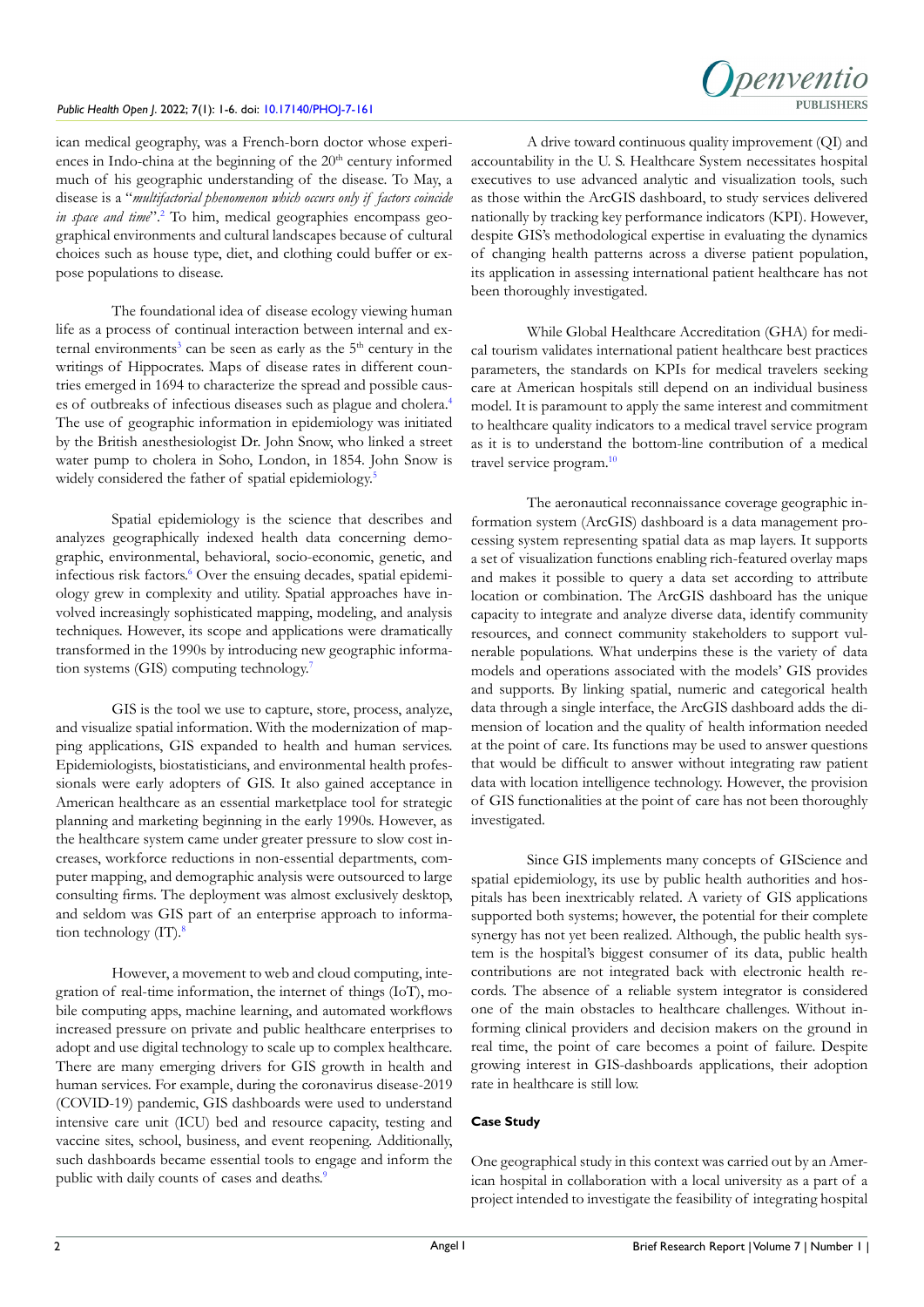health data and GIS. Results of this study have been reported on May 3, 2021, during the Health Informatics and Analytics Department Capstone Presentation titled "*Addressing Disruption in Global Healthcare Delivery in the Hospital Setting Due to the COVID-19 Pandemic Using ArcGIS Dashboard*", however, they are not included at this paper.

The following section summarizes experience from this project and offers an opportunity to examine how well the ArcGIS dashboard leverages the understanding of the interruption in care for international patients based on their home location and supports the hospital's reaching a revenue recovery milestone. Additionally, it examines the feasibility of designing an ArcGIS dashboard in the GIS-naïve environment to fit the spatial epidemiology study.

# **BACKGROUND, DATA SETS AND METHODS**

The World Health Organization (WHO) declared severe acute respiratory syndrome coronavirus 2 (SARS-CoV-2) or COV-ID-19 a pandemic on March 11, 2020. To decrease the spread of COVID-19, travel bans and border lockdowns were implemented worldwide. As a result, since March 2020, international travel for medical treatment came to a halt, which strained the clinical and operational healthcare systems that provide medical care for international patients seeking medical attention.<sup>11,12</sup> Being impacted on both the patient and healthcare sides, the cross-border healthcare industry faced multiple recovery challenges.

The setting for this study is a tertiary hospital in the United States of America (USA), dedicated to caring for patients with complex conditions from various geographies. The number of international patient discharges and outpatient visits has been lower than pre-outbreak levels. The interruptions in global patient care bring an imbalance within a hospital's payor mix and signal the hospital's leaders to mobilize targeted interventions to safeguard the hospital's economic health.

In response to this, health authorities have called for a geographical study to evaluate the ArcGIS-enabled information dashboard (Environmental Systems Research Institute (ESRI), Redlands, CA, USA) as a business analytic tool to visualize how the volume of international patients has shifted based on their home location.

For this purpose, health authorities want to evaluate a year-over-year (2019-2020) change in the annual volume of total patient visits per country to understand the health services utilization trends by patients from each country.

They may potentially be interested in knowing any clusters where the population is likely to have continued risks of accessing care. Areas in each group may be dealt with together in later resource delivery, perhaps associated with an additional screening program. In future health, authorities may also like to know any possible relationships between patients' service utilization and some socio-economic and/or environmental factors.



The hospital Institutional Review Board (IRB) approved this study as a retrospective study of aggregated patient data at the country level and categorized it as non-human subject research (NHSR). The Health Insurance Portability and Accountability Act (HIPAA) privacy rule requires that all reasonable efforts be made to use only the minimum necessary identifiable healthcare information to achieve the intended purpose. Therefore, the study data set was limited to only those records that included information about services utilized by the patients from each country over the years 2019-2020.

The geographic area of the study encompasses 122 countries across six continents. According to the International Organization for Standardization (ISO 3166), countries' names were corrected. Study variables included country of origin (categorical, nominal data), the year of the patient visit (quantitative, numerical, continuous type), number of total hospital visits (quantitative, numerical, discrete type), number of hospitalizations (quantitative, numerical, discrete type), number of ambulatory visits (quantitative, numerical, discrete type), number of patients with more than one episode of care within each year (quantitative, numerical, discrete type). The 'Count Difference' in 'Total Visits' was selected as the primary variable. The new field 'Difference in Visit Counts by Country' was created by subtracting total visits from the 2019 dataset from total visits corresponding to the 2020 dataset. In addition, a new field, 'Countries Groups', was created by applying an ordinal ranking to each country to identify four cohorts according to their ranking position on the distribution trajectory in ascending fashion.

The ArcGIS dashboard processing functions were applied to prepare geocoded international population data by accessing spatial feature attributes in the research patient data repository (RPDR) and using the feature-to-feature join function based on the ISO A3 country code system. The modeling and linking operations were implemented through dashboard programming languages, such as Structured Query Language (SQL) and Python, and configuring study parameters to fit the spatial epidemiology model. The process resulted in three data-driven dashboard elements: area map, attribute table, and statistical plots. A map view is displayed in Figure 1.

Using the color, the user can estimate the amount and the direction of changes in the total visit counts and classify the geographic area of the study population into four groups, where the same color labels each group based on similar values. Four-colorcoded cohorts of countries are based on the ordinal ranking of the 'count difference in total visits'. Two blues depict positives, and their counterparts show negatives. The deeper blue represents the highest output, and red *versus* orange represents the lowest output across the continuous ranking distribution.

The system allows the user to perform some operations on each view, such as changing object properties like patterns in a map or plot view. Most importantly, the system maintains 'hot' links among views so that a selection of view objects in a view can be reflected in another view by automatically updating whenever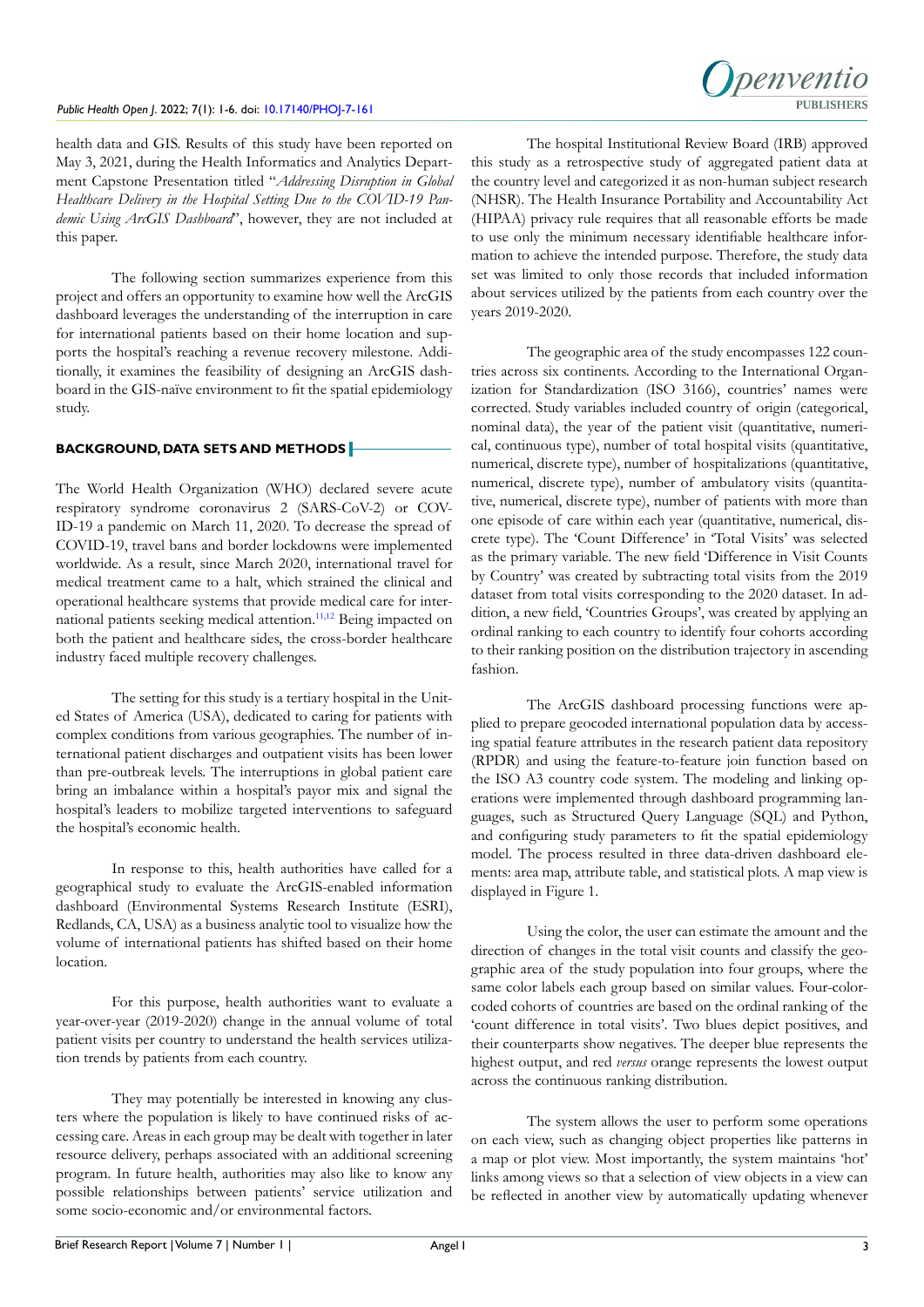

## *Public Health Open J*. 2022; 7(1): 1-6. doi: [10.17140/PHOJ-7-161](http://dx.doi.org/10.17140/PHOJ-7-161)





the values used to construct it are changed. The dynamic feature is essential to exploring different properties of spatial data simultaneously.

Figure 2 represents the interactive mode, depicting the user-defined method to visualize a change in 'Total Visits' for international patients independent of the country in the selected-by-user range (-2.000 to -800). The map is configured to interact with other elements, including serial chart, list, and indicators. The serial chart (the yellow horizontal graph) updates as the map pans or zooms. The chart consists of the vertical (y) axis, which corresponds to the difference in total visits, and a horizontal (x) axis, representing a country's position in ascending order according to

its nominal ranking value weight. The list (the rows of text on the left-hand side ) uses the map's operational layer to show participating countries by type. Finally, the indicator in the bottom row of the dashboard displays the count 3, representing countries from Group 4 with the most significant change in 'Total Visits' from 2019 to 2020.

# **RESULTS**

Given the considerations such as the complexity of the Healthcare System and the necessary safeguards and constraints of public information sharing, statistical analysis was not the objective of this presentation. Additionally, the study results were only used for the health services delivery domain. Therefore, methods were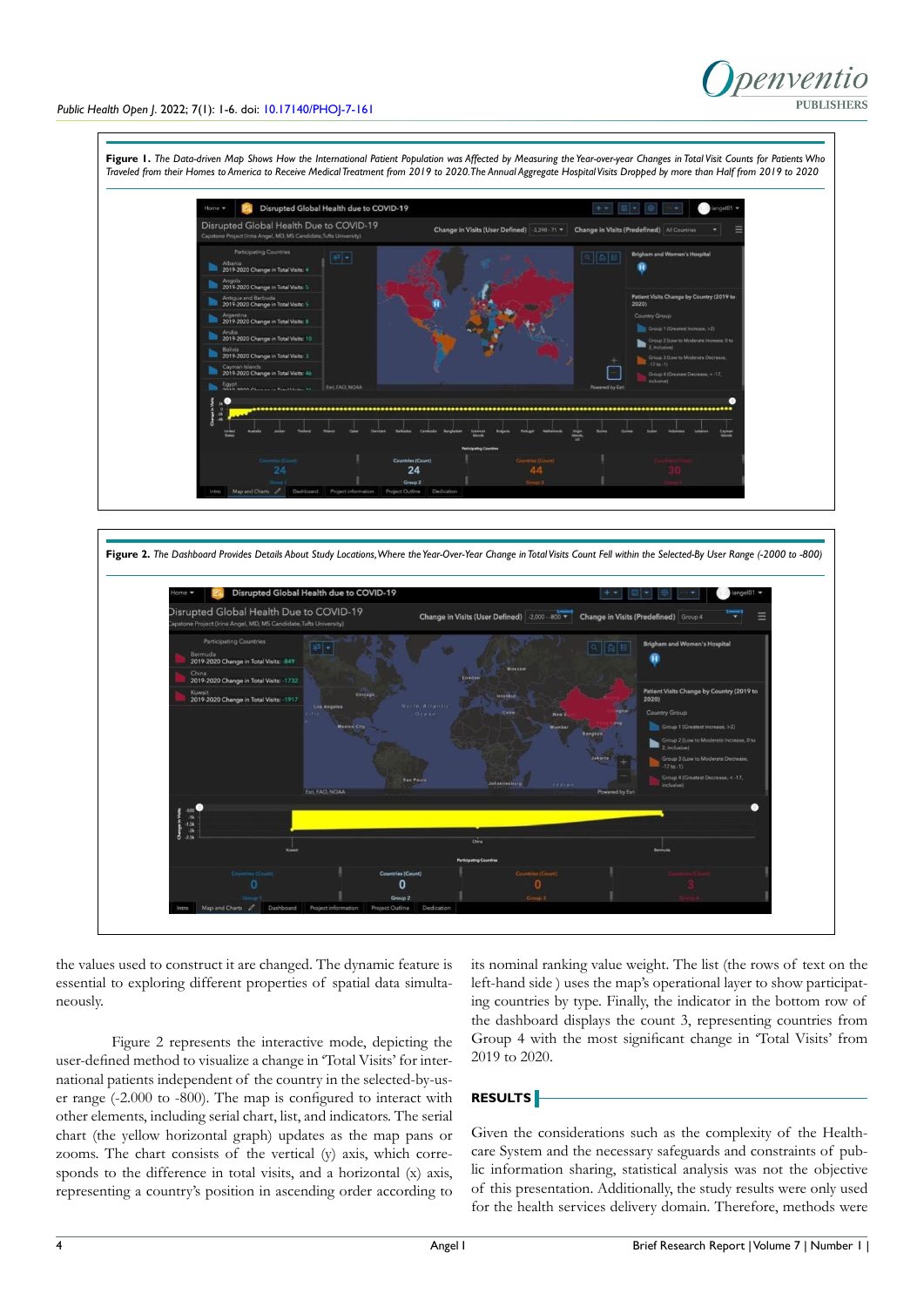employed to find patterns of the spatial variations of health utilization rates and not the evidence of the association between the change in utilization and factors related to COVID-19.

It should be noted that given the purpose of this paper, the design description was greatly simplified. In addition, original data was transformed into a spatial format using spatial analysis methods and techniques. The discussion of them is beyond the scope of this presentation and is not pursued in this paper. Finally, the case study was not intended to be inclusive but rather to evaluate ArcGIS Dashboard capabilities to visualize the interruption in care for international patient populations.

GIS dashboard was selected as a technical solution to solve this case because it supported the project's functional requirements as data integration, management, and visualization. The hospital's first ever ArcGIS dashboard fully met the case study objectives and achieved acceptance by the hospital. It enhanced the understanding of variability in total hospital visits for patients who come to the hospital from outside the United States. It made it easy to differentiate the variability in trends across participating countries and provided a nuanced insight that international travel to the hospital did not come to a complete halt despite travel bans and border lockdowns implemented worldwide to decrease the spread of COVID-19.

Central to this international patient treatment access study was the idea that sharp changes in health services utilization occurring in COVID-19 might suggest a growing treatment access gap. It would benefit from detection analysis to understand the types of barriers and developments in the methodologies focused on preventing the future incidence of disruption in healthcare access and aligning areas with meaningful resources. The dashboard provides intelligent support for deriving insights and underpins its potential as a swift tool for exploring spatial variations across the international care sector, analyzing patient population locations, identifying new markets, and realigning their service mix.

# **DISCUSSION**

The increasing use and availability of computerization in medical care made large new healthcare databases available for analysis. Cell phone records, Global Positioning System trackers, updates from Twitter, and FourSquare check-ins are examples of spatial data collections with the potential to be integrated with electronic health records to advance spatial epidemiology and patient care, among other benefits. As a result, geospatial information is becoming commonplace in healthcare and applicable to GIS processing. Although the value of GIS in the marketplace has been recognized and used by hospitals in the United States since the early 1990s, health data mapping and analysis are still outsourced to large consulting firms. Thus, despite early interest in GIS applications, this powerful tool has not yet become commonplace in healthcare in the United States.

However, the growth of GIS has been driven by the recognition of its value in solving real-world problems. For example,

during the COVID-19 pandemic, GIS dashboards were used to understand ICU bed and resource capacity, testing and vaccine sites, school, business, and event reopening. Additionally, such dashboards became essential tools to engage and inform the public with daily counts of cases and deaths.<sup>9</sup>

Since patient access to healthcare is controlled by geographic location, patient records routinely include street addresses, postal codes, or other location elements. By extracting data from a hospital's electronic health record, location-based analysis of patients of interest may show patterns such as changes in health services utilization and inadequate treatment access. Defining geographic areas for intervention opportunities could improve health outcomes and health system costs. While there is a significant value in seeing this data in a dynamic table, it is critical to give it spatial context in location intelligence software, like ArcGIS, transform-ing raw spatial data into meaningful and actionable intelligence.<sup>[13](#page-5-11)</sup>

There are limited studies illustrating the process of handling and integrating raw data with location intelligence technology in the hospital setting. Additionally, case studies concerning functional and non-functional requirements of building an ArcGIS dashboard in the hospital environment are not readily available.

This paper evaluates the ArcGIS dashboard through a case study of disruption in care for international patient populations due to the COVID-19 pandemic based on their home locations at the tertiary hospital in the U. S.

ArcGIS dashboard functions were useful in constructing a framework to visualize patterns. Both ArcGIS data processing and data visualization tools were shown to be capable of identifying spatial variations on a global scale. Since the data used in this case study comes from the hospital health data repository, constructing the dashboard afforded an opportunity to explore the provision of GIS functionalities in the hospital environment.

Despite dashboard acceptance by the client hospital, it is recognized that the scalability of the proposed model in the hospital environment is limited. The model uses the loose-coupling approach where two components (electronic health records and GIS) exchange data in the form of files and therefore require user intervention. To use the close-coupling method, a GIS must provide application programming interface (API) for other components to access its data directly or through an internal transferring service. As a result, this approach is not user-friendly in the hospital environment. Therefore, an alternative method is recommended.

According to the health standards-driven research, the promising approach would involve the implementation of fast healthcare interoperability resources (FHIR). FHIR is the structured language—more accurately, a specification—developed by an open source community called health level seven (HL7).<sup>14</sup> It allows each facility to maintain its internal language while speaking a well-defined, standards-based language to third-party servers. It supports the third party to consume the information and gain a new understanding that spans multiple health networks without